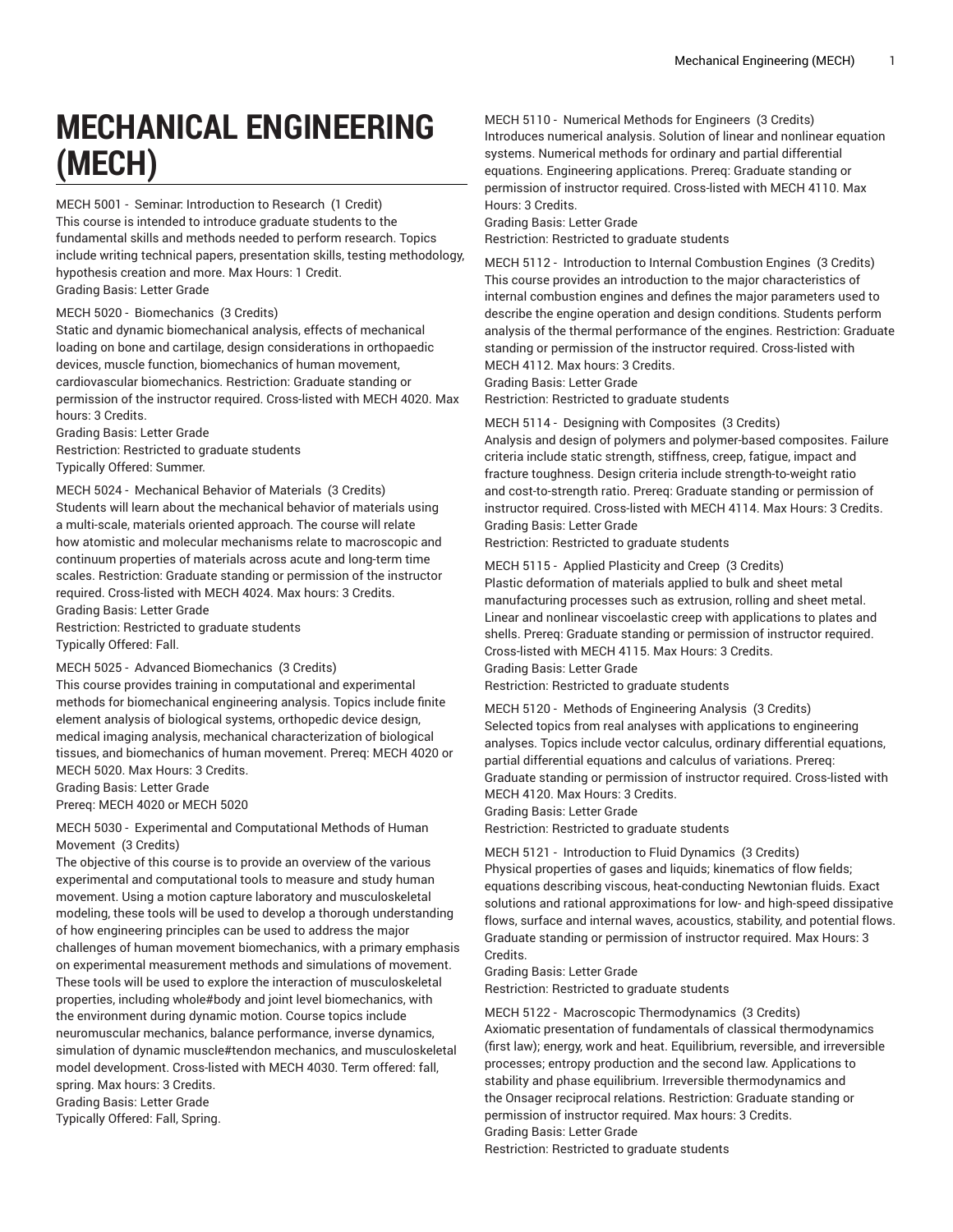## MECH 5123 - Introduction to Continuum Mechanics (3 Credits)

Cartesian tensor notation. Deformation, strain, strain rate and compatibility. Definition of stress vector and tensor. Fundamental balance laws of mass, momentum and energy; entropy production inequality. Constitutive equations for elastic, viscoelastic and plastic materials; ideal, compressible, and viscous fluids. Beltrami-Mitchell and Navier-Stokes equations. Restriction: Graduate standing or permission of instructor required. Max hours: 3 Credits.

Grading Basis: Letter Grade

Restriction: Restricted to graduate students

MECH 5124 - Yield-Limited Behavior of Materials (3 Credits) Analysis of material behavior within the "elastic range," with emphasis on the phenomenon of yield and factors that influence it. Examination of the theory of dislocations; study of strengthening mechanisms in solids. Consideration of various time-dependent but reversible (inelastic) deformation phenomena. Presentation of appropriate engineering case studies to augment various topics. Graduate standing or permission of the instructor required. Prereq: MECH 5143 with a grade of B- or higher. Max Hours: 3 Credits.

Grading Basis: Letter Grade

Prereq: MECH 5143 with a grade of B- or higher Restriction: Restricted to graduate standing or higher

#### MECH 5133 - Theory of Inelastic Materials (3 Credits)

Mathematical theory of linear viscoelasticity. Finite elements models. Solution of boundary-value problems in linear viscoelasticity. Non-Newtonian flow. Selected topics in nonlinear material behavior. Graduate standing or permission of the instructor required. Prereq: MECH 5143 with a B- or higher. Max Hours: 3 Credits.

Grading Basis: Letter Grade

Prereq: MECH 5143 with a grade of B- or higher Restriction: Restricted to graduate standing or higher

#### MECH 5141 - Viscous Flow (3 Credits)

Viscous incompressible fluid flows. Topics include derivation of equations governing viscous compressible fluid motion; specializations to simple flows; boundary-layer theory; similarity solutions; introduction to turbulence and Reynolds stresses. Prereq: Graduate standing or permission of instructor required. Cross-listed with MECH 4141. Max Hours: 3 Credits.

Grading Basis: Letter Grade

Restriction: Restricted to graduate students

#### MECH 5142 - Statistical Thermodynamics (3 Credits)

Introduces the molecular interpretation and calculation of thermodynamic properties of matter, thermodynamic probability, distribution functions, Schrodinger wave equations and solutions and ensemble theory. Applications to ideal and real gases, solids, liquids, radiation, conduction electrons, and chemical equilibrium. Restriction: Graduate standing or permission of instructor required. Max hours: 3 Credits.

Grading Basis: Letter Grade

Restriction: Restricted to graduate students

## MECH 5143 - Theory of Elasticity (3 Credits)

Review of the basic equations of linear theory of elasticity. St. Venant torsion and flexure. Plane strain, plane stress, and generalized plane stress. Application of conformal mapping and Fourier transform techniques. Restrictoin: Graduate standing or permission of instructor required. Max hours: 3 Credits.

Grading Basis: Letter Grade

Restriction: Restricted to graduate students

## MECH 5144 - Plasticity and Creep (3 Credits)

Inelastic deformation of materials such as metals, alloys, glasses, composites and polymers from the phenomenological and structural point of view. Case studies of plastic and creep deformations in engineering materials. Prereq: MECH 5143 with a grade of B- or higher and graduate standing or permission of the instructor required. Max Hours: 3 Credits.

Grading Basis: Letter Grade

Prereq: MECH 5143 with a grade of B- or higher Restriction: Restricted to graduate standing or higher

### MECH 5161 - Compressible Flow (3 Credits)

Energy, continuity, and momentum principles applied to compressible flow; one-, two-, and three-dimensional subsonic, supersonic and hypersonic flows. Normal and oblique shocks, and method of characteristics. Prereq: MECH 5141 with a grade of B- or higher and graduate standing or permission of the instructor required. Max Hours: 3 Credits.

Grading Basis: Letter Grade

Prereq: MECH 5141 with a B- or higher Restriction: Restricted to graduate standing or higher

## MECH 5162 - Heat Transfer I (3 Credits)

Review of equations governing transport of heat by conduction and radiation. Analytical and numerical solution of boundary value problems representative of heat conduction in solids. Radiation properties of solids, liquids and gases; transport of heat by radiation. Prereq: Graduate standing or permission of instructor required. Max Hours: 3 Credits. Grading Basis: Letter Grade

Restriction: Restricted to graduate students

#### MECH 5163 - Dynamics (3 Credits)

Review of Newtonian dynamics, Lagrange's equation for particles, systems and rigid bodies. Conservative and non-conservative systems, moments of inertia, principal axes, angular momentum and Euler equations. Illustrations from spinning bodies, including tops, gyrocompass and rotating machinery. Prereq: Graduate standing or permission of instructor required. Cross-listed with MECH 4163. Max Hours: 3 Credits.

Grading Basis: Letter Grade

Restriction: Restricted to graduate students

MECH 5166 - Computerized Numerical Control (CNC) Manufacturing (3 Credits)

Modern manufacturing engineering concepts using computerized numerical control (CNC). The students learn state-of-the-art CNC methodologies, including digitizing, drawing, generating codes, and manufacturing using modern CNC machines. Prereq: Graduate standing or permission of instructor required. Cross-listed with MECH 4166. Max Hours: 3 Credits.

Grading Basis: Letter Grade

Restriction: Restricted to graduate students

#### MECH 5172 - Heat Transfer II (3 Credits)

Review of equations governing transport of heat in fluids in motion. Description of heat transfer in free and forced convection, including laminar and turbulent flow. Dimensional analysis and heat transfer correlations, numerical methods and combined heat transfer mechanisms. Graduate standing or permission of the instructor required. Prereq: MECH 5141 with a B- or higher. Max Hours: 3 Credits.

Grading Basis: Letter Grade

Prereq: MECH 5141 with a B- or higher Restriction: Restricted to graduate standing or higher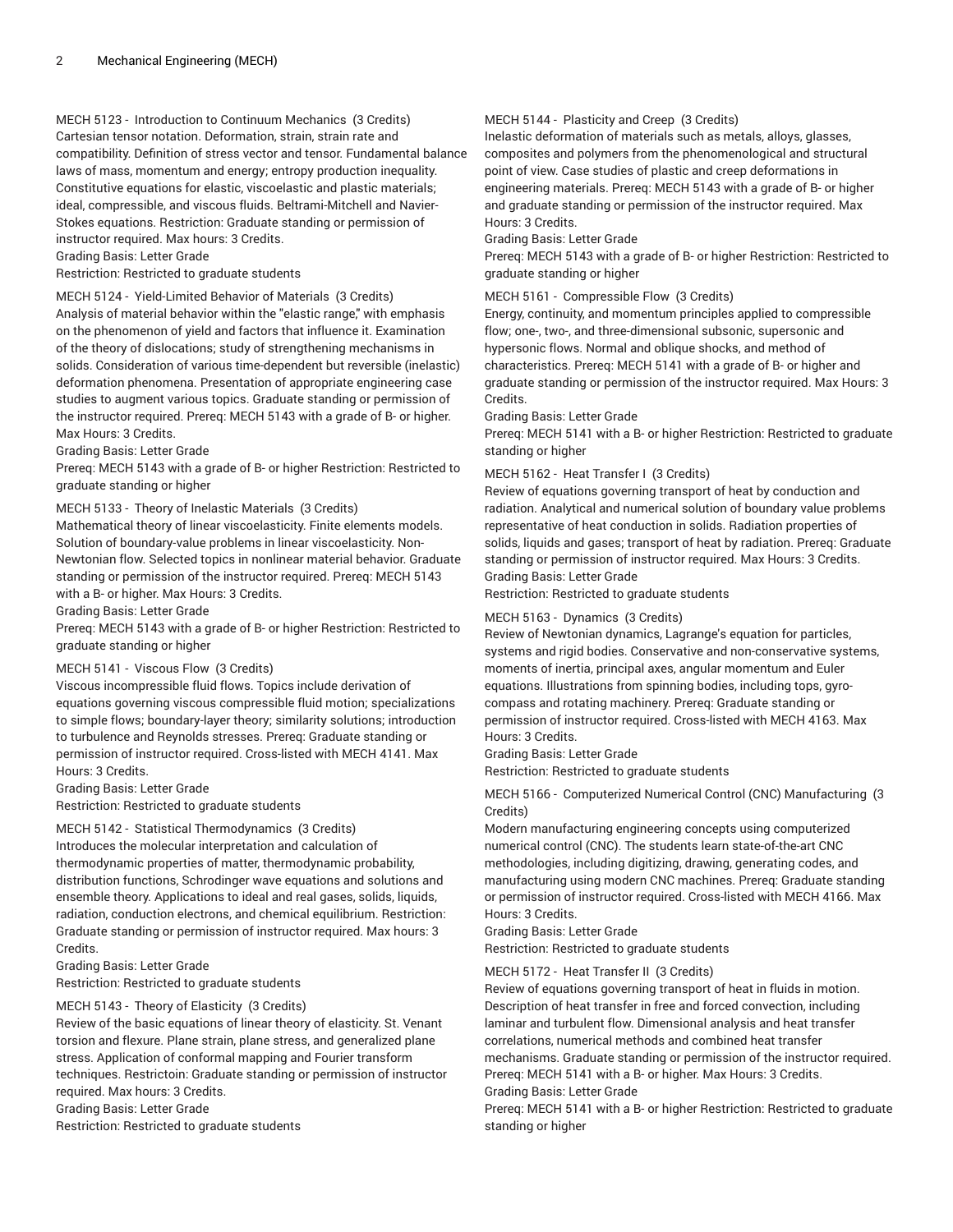## MECH 5175 - Finite Element Stress Analysis (3 Credits)

Students learn basic theory of finite element analysis (FEA) as it applies to stress analysis and design of mechanical components. Commercial package will be used giving students practical experience in the use of FEA. Graduate standing or permission of the instructor required. Prereq: MECH 5143 with a B- or higher. Cross-listed with MECH 4175. Max Hours: 3 Credits.

Grading Basis: Letter Grade

Prereq: MECH 5143 with a grade of B- or higher Restriction: Restricted to graduate standing or higher

MECH 5176 - Introduction to Sports Engineering (3 Credits) Sports Engineering requires working both with the principles of biomechanics and the principles of engineering design and analysis. Using biomechanics is necessary in understanding the forces on the interface between the human athlete and his/her equipment. Prereq: Graduate standing or permission of the instructor required. Cross-listed with MECH 4176. Max Hours: 3 Credits.

Grading Basis: Letter Grade

Restriction: Restricted to graduate students

#### MECH 5177 - Energy Conversion (3 Credits)

This introductory Energy Conversion course introduces the basic background, terminology, and fundamentals of various forms of energy conversion. The topics covered will include: fuel cells, batteries, photovoltaic systems, solar thermal, and wind energy. Prereq: Graduate standing or permisson of instructor required. Cross-listed with MECH 4177. Max Hours: 3 Credits. Grading Basis: Letter Grade

Restriction: Restricted to graduate students

#### MECH 5178 - Solar Engineering (3 Credits)

This course provides the student with the basic ideas and calculation procedures on how solar processes work and how their performance can be predicted. Prereq: Graduate standing or permission of instructor required. Cross-listed with MECH 4178. Max Hours: 3 Credits. Grading Basis: Letter Grade

Restriction: Restricted to graduate students

MECH 5179 - Introduction to Turbomachinery (3 Credits) This introductory Turbomachinery course introduces the basic background, terminology, and fundamentals of various forms of turbomachines. The analysis of the various turbomachines will be focused on the performance of the tubomachine. Prereq: Graduate standing or permission of instructor required. Cross-listed with MECH 4179. Max Hours: 3 Credits.

Grading Basis: Letter Grade

Restriction: Restricted to graduate students

#### MECH 5180 - Advanced Heat Transfer (3 Credits)

This course provides fundamental concepts and applicable mathematical techniques for understanding the physics of various modes of heat transfer. Topics include heat conduction in finite and semi-infinite domains, phase change, microscale heat conduction, laminar forced and free convection, turbulence forced and free convection, and thermal radiation. Prereq: Graduate standing or permission of instructor required. Max Hours: 3 Credits.

Grading Basis: Letter Grade

Restriction: Graduate level students

#### MECH 5182 - Microscale Transport Phenomena (3 Credits)

This course provides the foundations on the physics of microscale transport phenomena, where continuum effects break down, with applications in MEMS and NEMS. Topics include gas microflows, liquid microflows, surface tension-driven flows, electrokinetics transport, kinetic theory, simulation techniques, lattice Boltzmann methods. Restriction: Restricted to graduate students in the College of Engineering, Design and Computing. Max hours: 3 Credits.

#### Grading Basis: Letter Grade

Restriction: Restricted to graduate standing majors in the College of Engineering, Design and Computing

MECH 5188 - Introduction to Turbulence (3 Credits)

This course provides an introduction to turbulence, which is ubiquitous in nature and having a wide range of applications in engineering. The chaotic phenomena in such a class of flows poses major challenges in their understanding and modeling. The topics covered in this course include the statistical 4 tools and spectral analysis for turbulence description, basic equations of motion and flow instability, Reynolds decomposition of flow, energy transport by mean and turbulence motions, turbulence scales, vortex motion, classical turbulent flow configurations, such as free shear flows (jets, wakes, mixing layers) and wall bounded flows (channels, boundary layers), Kolmogorov and other phenomenological theories, and turbulence modeling. Restriction: Restricted to students with graduate standing, or permission of instructor. Max hours: 3 Credits.

Grading Basis: Letter Grade

Restriction: Restricted to students with graduate standing. Typically Offered: Fall, Spring.

#### MECH 5208 - Special Topics (1-3 Credits)

Subject matter to be selected from topics of current technological interest. Credit to be arranged. Prereq: Graduate standing or permission of instructor required. Cross-listed with MECH 4208. Repeatable. Max hours: 9 Credits.

Grading Basis: Letter Grade Repeatable. Max Credits: 9. Restriction: Restricted to graduate students

MECH 5228 - Special Topics (1-3 Credits) Prereq: MECH 3032 (Electric Systems-Circuits Lab). Repeatable. Max hours: 9 Credits. Grading Basis: Letter Grade Repeatable. Max Credits: 9. Prereq: MECH 3032.

MECH 5238 - Special Topics (1-3 Credits) Restriction: Graduate standing or permission of the instructor required. Repeatable. Max hours: 9 Credits. Grading Basis: Letter Grade Repeatable. Max Credits: 9. Restriction: Restricted to graduate students

#### MECH 5840 - Independent Study (1-3 Credits)

Available only through approval of the graduate advisor. Subjects arranged to fit needs of the particular student. Restriction: Graduate standing or permission of the instructor required. Repeatable. Max hours: 6 Credits.

Grading Basis: Letter Grade

Repeatable. Max Credits: 6.

Restriction: Restricted to graduate students